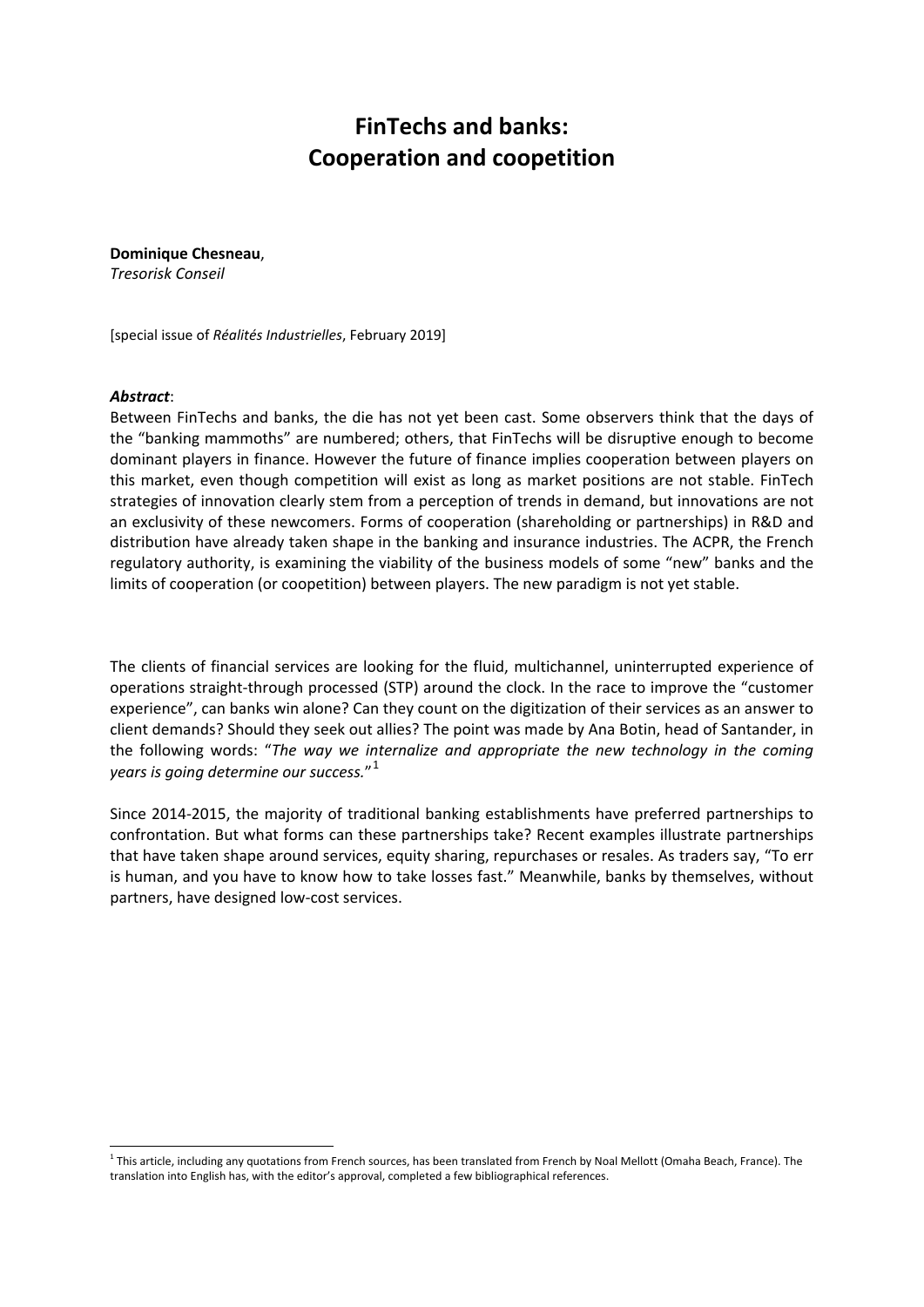### **Innovations are not the prerogative of newcomers**

Several scenarios coexist that are leading to changes in banking processes. A few "unicorns" will be able to impose their brands and cruise for a long while on their success. Let us hope some of them will be French! Many others will, to ensure the durability of their business, prefer entering into partnerships with banks. Finally, some of these "neobanks" will abandon the race for want of the necessary volume of business, funding or profitability, while others will choose to be bought out (which is not at all shameful), often by established players. To summarize these scenarios:

● PARTNERSHIPS: Let us cite as example equity alliances: BNP Paribas acquiring Compte Nickel, or Crédit Mutuel Arkéa buying Leetchi, a crowdfunding platform. In synch, BPCE acquired Pot Commun (similar to Leetchi) and then the "mobile bank" Fidor; Crédit Agricole took equity in Linxo (a budget management application); and Edel (a banking subsidiary of E. Leclerc Group) acquired the FinTech Morning. In 2017 and 2018, the number of alliances of this type soared.

● FROM FINTECHS TOWARD BANKS: Making an offer that combines cooperation and coopetition is the DNA of the big digital service-provider firms, like ATOS, especially in four areas — the customer experience, operational excellence, the management of risks and compliance, and "digital" technology (data analytics, cloud services, etc.) — but without excluding competition with the offers of Wordline, which has obtained banking licenses for payment services.

● FROM BANKS TOWARD FINTECHS: in the opposite direction but for identical purposes, Natixis tried, in the autumn of 2018, to buy Ingenico. Initiatives launched by the Big Fours (GAFA and BATX) and telecommunication operators have met with success, at least in operational terms (while waiting for confirmation from the financial results)!

● FINTECHS ALONE: Some FinTechs have grown while competing alone: 27 of them have become unicorns with an equity market capitalization of more than one billion US dollars! During the last three years, venture capital from institutional or private investors has funded several FinTechs. Given this sector's growth and potential, venture capitalists have not made a mistake. In 2015, investments in start-ups in finance exploded; and recurrent fund-raising campaigns, increasing threefold from 2014 to 2015, held the headlines of business news.

# **For sure, the banking industry will have to adapt to a new paradigm**

Users have taken a liking to these new ways of consuming banking services. They no longer tolerate services that are not on par with those offered by FinTechs: speed, real-time operations, practicality, user-friendly, broad support, transparency….

The banking industry will have to adapt to a new paradigm with the following properties: openness (in the form of APIs) toward third parties and the paragon of open banking; platforms set up in "lego" to facilitate the creation and distribution of services; and novel partnerships with players on all sides (FinTechs, GAFA, automakers, smart cities, the Internet of things, etc.).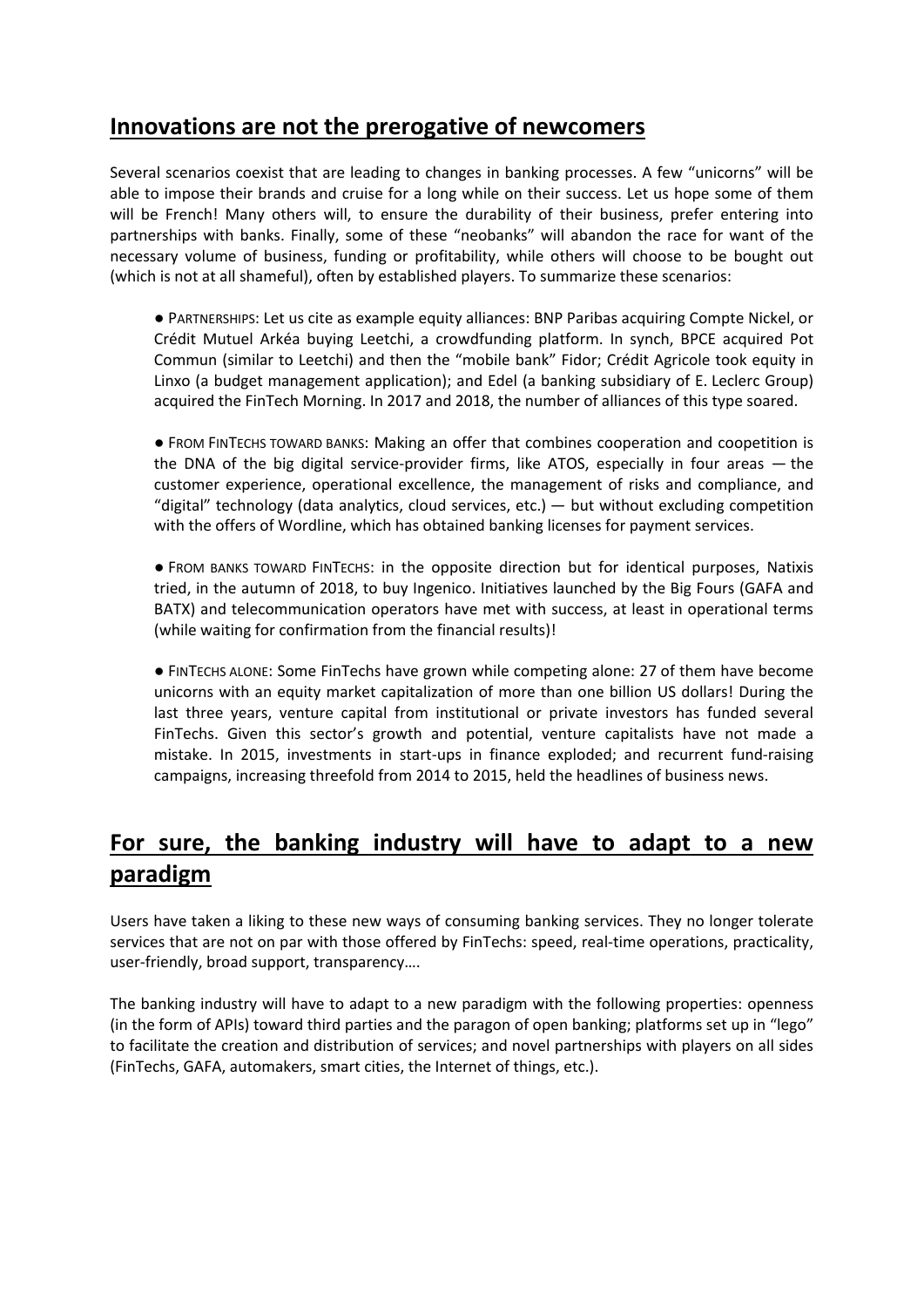### **Figure 1**



Given the possibilities for making price comparisons and the proliferation of business models claiming a low-cost approach, the pressure on prices will intensify, at least for basic services (or the services thought to be basic), as has happened in air travel. This will force historical players to redesign their business models.

Clients, ever more clairvoyant and targeted, will shop for financial products and services as they see fit. They will deal with whoever makes the cheapest or most pertinent offer in relation to their expectations. So, finding one-stop clients who use multiple services will be even harder than nowadays. A client will have his current accounts at one bank, his credit/debit card at another, will make money transfers or take out home or consumer loans or place his savings at other establishments… The EU's second Payment Services Directive (PSD2) boosts the client's position in matters related to current accounts or payment services.



**Figure 2**

While FinTechs have the wind in their sales, banks have decided to support innovation. The question of cooperation or competition between the big banks and FinTechs is increasingly cogent. Might the answer not be coopetition, this relation in between partnership and competition?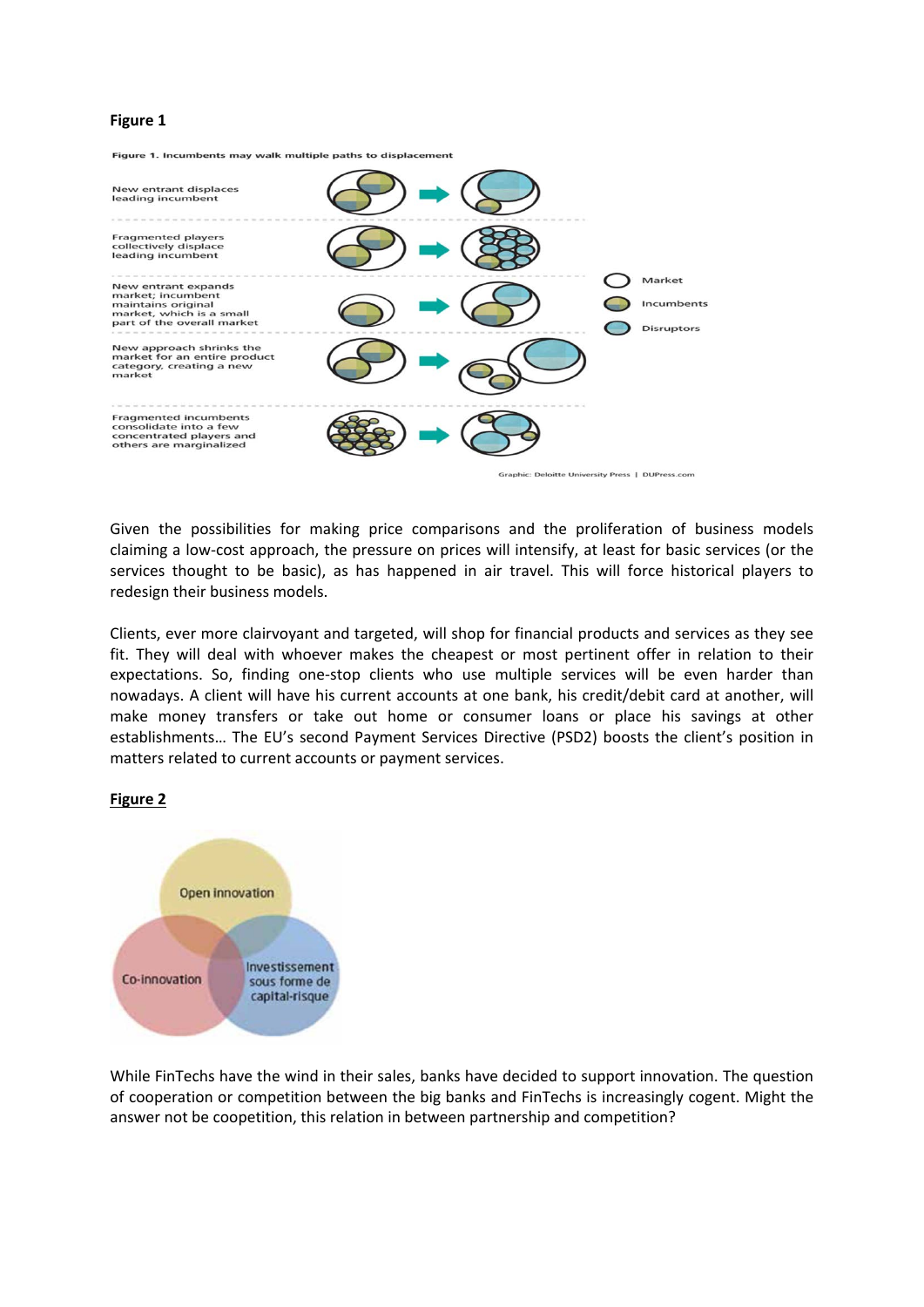### **To the advantage of FinTechs: Their strategies of innovation**

The new financial services called FinTechs benefit from the strong interest of investors and consumers in their ability to offer a value-added, customer-centered service based on digital technology. They thus respond to a need expressed by clients that the big banking institutions have not taken into account.

#### **Figure 3**

Most important sources of fintech innovation over



Source: KPMG International global fintech survey, 2017

FinTech strategies of innovation clearly correspond to this perception of trends in demand. Banks are much less agile than FinTechs for winning over clients, acquiring and managing volumes of data, or rolling out new services. Given their massive clientele however, what makes sense is cohabitation. Banks envy FinTechs' dynamism, technology and feeling for the client experience, while FinTechs dream of gaining access to the clientele of banks. Partnerships with big banks would put them on a fast track for reaching the break-even point and significantly increasing their market share. As for banks, they can but observe the increasing lack of points of transaction with their clients. Even though current account operations are still being made via traditional banking services, some of them are being diverted toward applications (such as Bankin) or robot-advisors (like Yomoni). A partnership with players who have designed solutions that the banks themselves are not capable of offering — owing to regulatory restrictions and to their structural and cultural rigidity — would enable banks to strengthen their now fragile bonds with clients and better adapt their offers to them. Fortuneo and BforBank have clearly understood this, evidence being their white label, the aggregator Linxo.

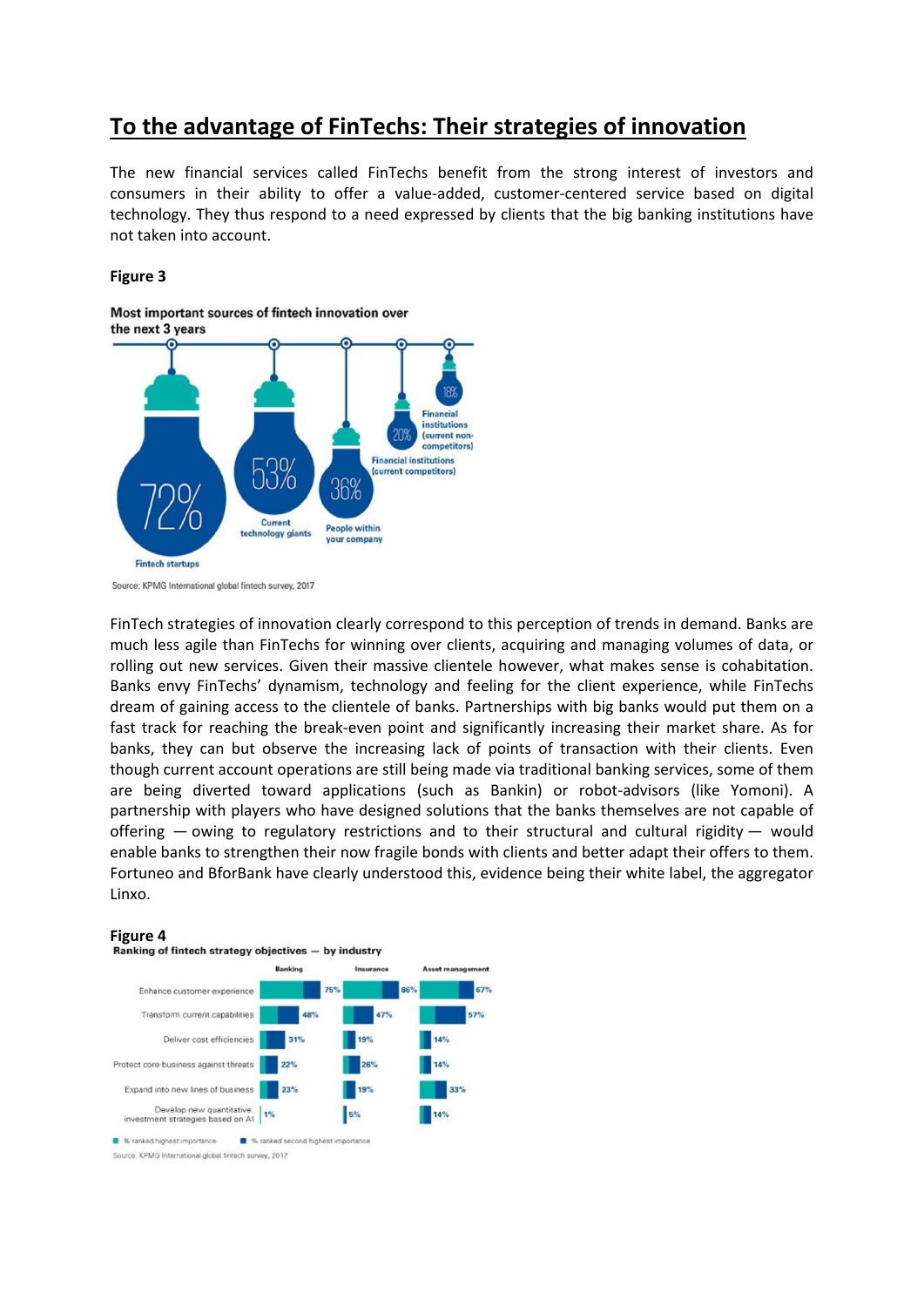# **French regulatory authorities' concern about the profitability of FinTechs**

The ACPR (Autorité de Contrôle Prudentiel et de Résolution, the French regulatory authority which oversees the banking and insurance industry), while stating that online banks and "neobanks" have "*gradually managed to settle in the French banking landscape, despite its maturity*" and play an important role "*in the race to innovation*", has also raised questions about their future profitability (BEAUDEMOULIN *et al*. 2018). In this study released in October 2018, the ACPR analyzed these new players' business models and drew attention to the uncertainly surrounding their development.

Based on a panel of twelve establishments (a mix of FinTechs, newcomers from other industries, and banks in big banking groups), this study estimated the market share of FinTechs at 6.5% in France, and 3.9% of current accounts. The positions staked out by FinTechs account for this differential. Since the start of the century, these "neobanks" have oriented their activities toward savings and brokerage. With the upsurge of offers for current account services and real estate loans — activities now at the core of their strategy of conquest — they managed to gain 1.3 million clients in 2017: 33.5% of new clients in the banking industry.

In the medium run however, these players have to continue attracting clients if they are to turn a profit. In effect, they are penalized by an income/client ratio that amounts, owing to their aggressive price-setting, to but €138. According to this study, "*Although the players surveyed in our study have the ambition of reaching a total of 13.3 million clients by the end of 2020, nothing lets us predict a growth of the French market.*" By the way, this total would amount to tripling their clientele. Besides mentioning low demographic growth, the ACPR pointed to the recent decline in the number of persons holding accounts in several banks: down to only 31% in 2017 according to Bain Cabinet. It also pinpointed the still low penetration rates for loan or insurance services (respectively 10% and 20%). Moreover, among the clients of these new banks, 14% are economically inactive; and only 23% make the new establishment their principal bank.

Another challenge to these newcomers in the banking industry is to control costs. According to the ACPR, their average operating ratio is 138%. Furthermore, it is strained by marketing expenditures. The cost of special offers to clients (bonuses, etc.) amount to as much as 24% of their net banking product [*i.e.*, value added]. In the ACPR's opinion, "*What is at stake for these new players is whether they will eventually be able to reduce these marketing expenditures while keeping the clients they have won*" (BEAUDEMOULIN *et al*. 2018).

## **Coopetition and its limits**

Ever more aware of the benefits to be drawn from cooperation with startups in the world of finance, traditional banks are turning toward FinTechs. Several initiatives have been taken in the past few years for facilitating communications and meetings.

BNP Paribas' WAI label (We Are Innovation) or Crédit Agricole's Village, which assemble approximately 150 startups, are concrete examples of these banks and neobanks moving closer together. These specialized poles and labels in France are a means for remaining in touch with new market trends and technological innovations (such as big data or artificial intelligence).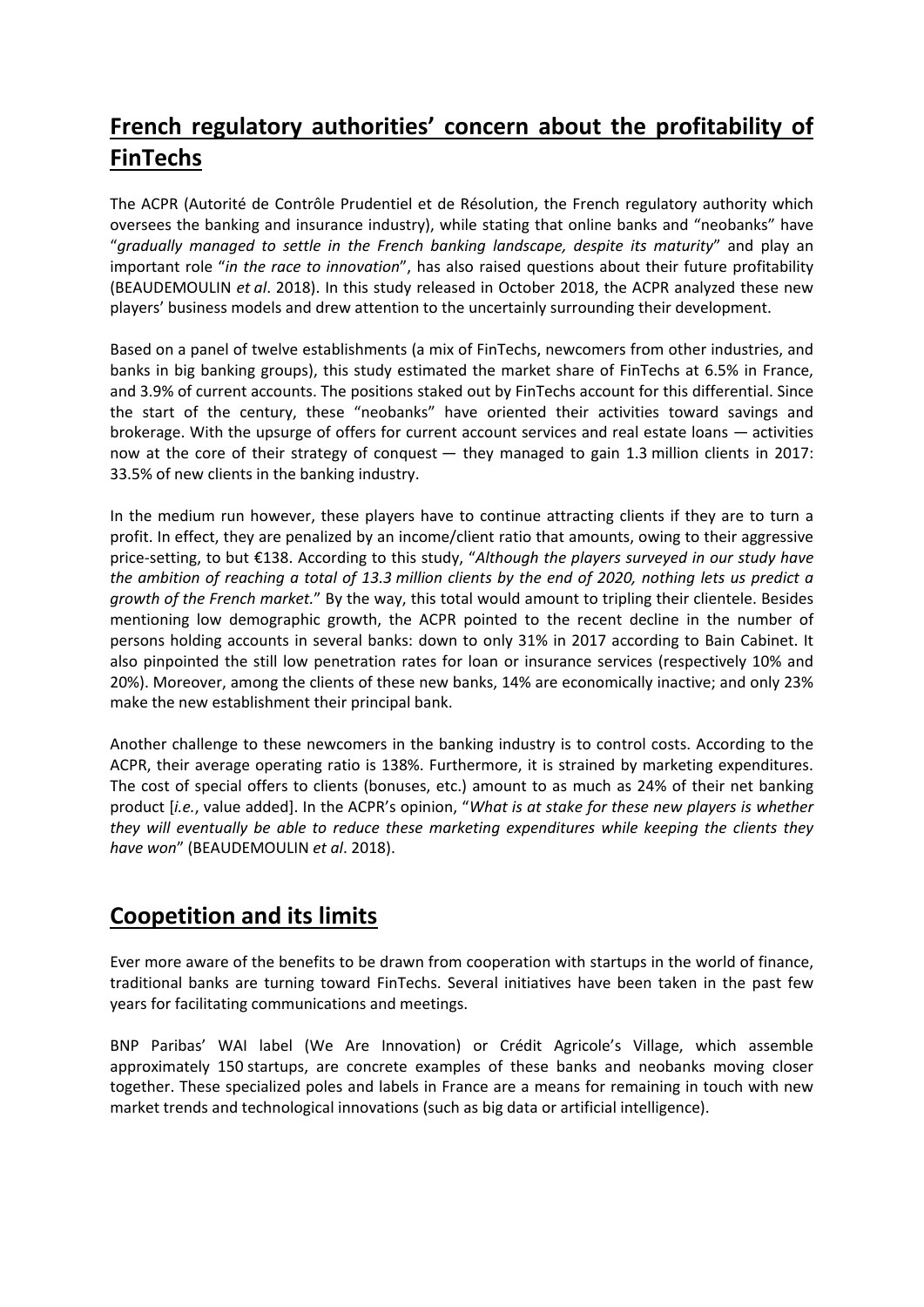Increasingly recognizing the advantages of startups, the big banking groups are trying to understand how these newcomers work. After all, startups, free from any organizational burden inherited from the past, have the advantage of starting out fresh. The big groups draw ideas from these bold, creative, hard-working entrepreneurs and from their way of successfully conducting projects — ideas for reforming the bank's (often long and complicated) business processes. Finally, these big banks use startups for leverage to attract new skills. In 2018, the banking industry's attractiveness on the job market fell (-[2](#page-5-0).4%) while that of FinTechs rose  $(14,1\%)$ .<sup>2</sup>

### **Figure 5**

Figure 5. Nine patterns of disruption



As for FinTechs, these initiatives offer them more visibility and a solid, viable backing. They are a stepping stone, an accelerator of growth.

Besides what has already been mentioned, other forms of cooperation have taken shape. La Banque Postale, Crédit Mutuel Arkéa, Natixis, E. Leclerc Bank, BNP Paribas… all these big names in banking and finance have recently acquired FinTechs to enhance their portfolio with innovative services, develop a new commercial axis and, above all, accelerate their strategies of digitization. The banks are thus trying to adapt to the new patterns (crowdfunding, money transfers, etc.) observed on Web platforms.

Not all FinTechs are fated to be bought out however. SlimPay, which works closely with several established financial institutions (including Ingenico, Arkéa and Crédit Mutuel), makes its technology and know-how in direct debit payment services available to its partners for the joint development of new solutions for e-retailers. Though sometimes competing directly on bid solicitations, the partners share an interest, namely: to offer a rapid, fluid, customer-centered payment service.

So, there is no single form of cooperation. Depending on each party's needs and ambitions, a dialog and communication can be engaged around a common project. Participate in a first project, benefit from the "freshness" of the one party and the "old-hand" skills of the other, and capitalize on the resulting synergy. These two worlds are complementary and can continue growing together.

<span id="page-5-0"></span>**<sup>2</sup>** Source: Maddyness.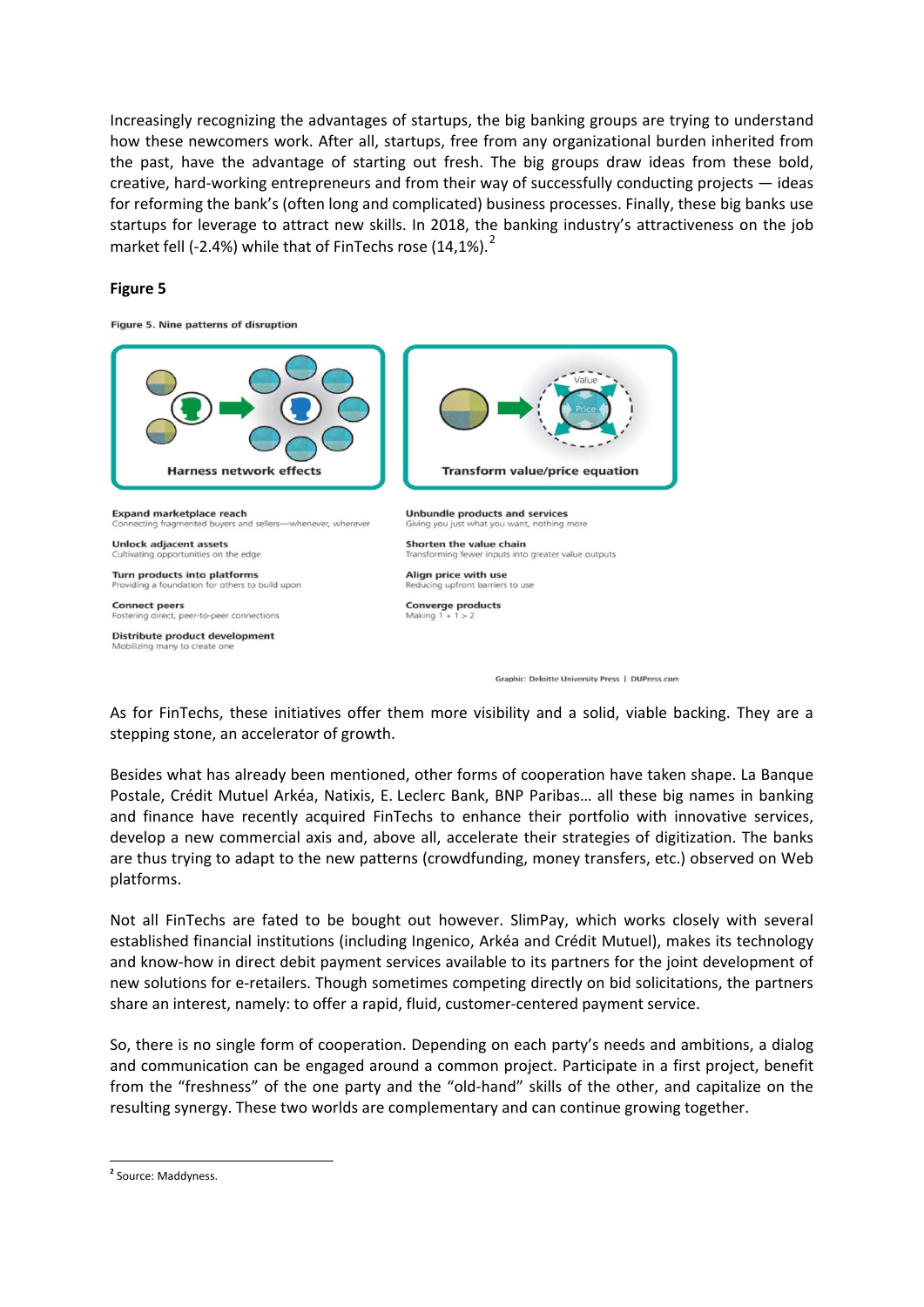Despite the good intentions that the big groups have toward startups, the latter must remain alert. They have to watch out lest they be swallowed by a big partner, and lest their dependence on cooperation turns them into a mere R&D or proof-of-concept laboratory for a big group (and they thus forget to work out their own sales strategy).

Despite ever more initiatives for accompanying startups and accelerating the digital transformation, only a union of forces will enable France to stand out in the highly internationalized, highly competitive banking and financial industry. Given international markets with quite different investment policies and "interbank" relations, France is lagging with regard to investment and venture capital. The FinTech potential has not been fully explored. It is enormous, a real capacity for overhauling finance in the near future. Will a French unicorn stand out and leap ahead?

## **Conclusion: Truth is not black or white**

According to PWC's *Global FinTech Report 2017*, several factors are intensifying competition in retail banking services: a continually increasing number of offers and service-providers; the client's ease of accessing services and making comparisons; development without borders; the low-cost temptation; the risk of run-of-the-mill products, etc.

Besides stimulating established players, the "neobanks" are imposing new standards. No doubt about it: tomorrow's bank will be a concentrate of digital high tech, services with added value… and the right dose of humanity.

New indicators are going to be used to categorize players still in the race and position them along a new value chain, which is still changing under the forces stemming from open architecture and APIs, mustered by the catchwords "mobile first" and "cross-channel" connections among service-providers, rallying around new business models and market positions, aiming at the sharing economy, etc. Underlying all of this is the issue of control over customer relations and of the income stream flowing from these relations.

In this moving, even uncertain, environment, banks are not lacking advantages and means that they could use to withstand this tidal wave. Though often accused of being cumbersome, they, too, know how to bring together the right forces for adapting their offers, making clients loyal and launching new conquests.